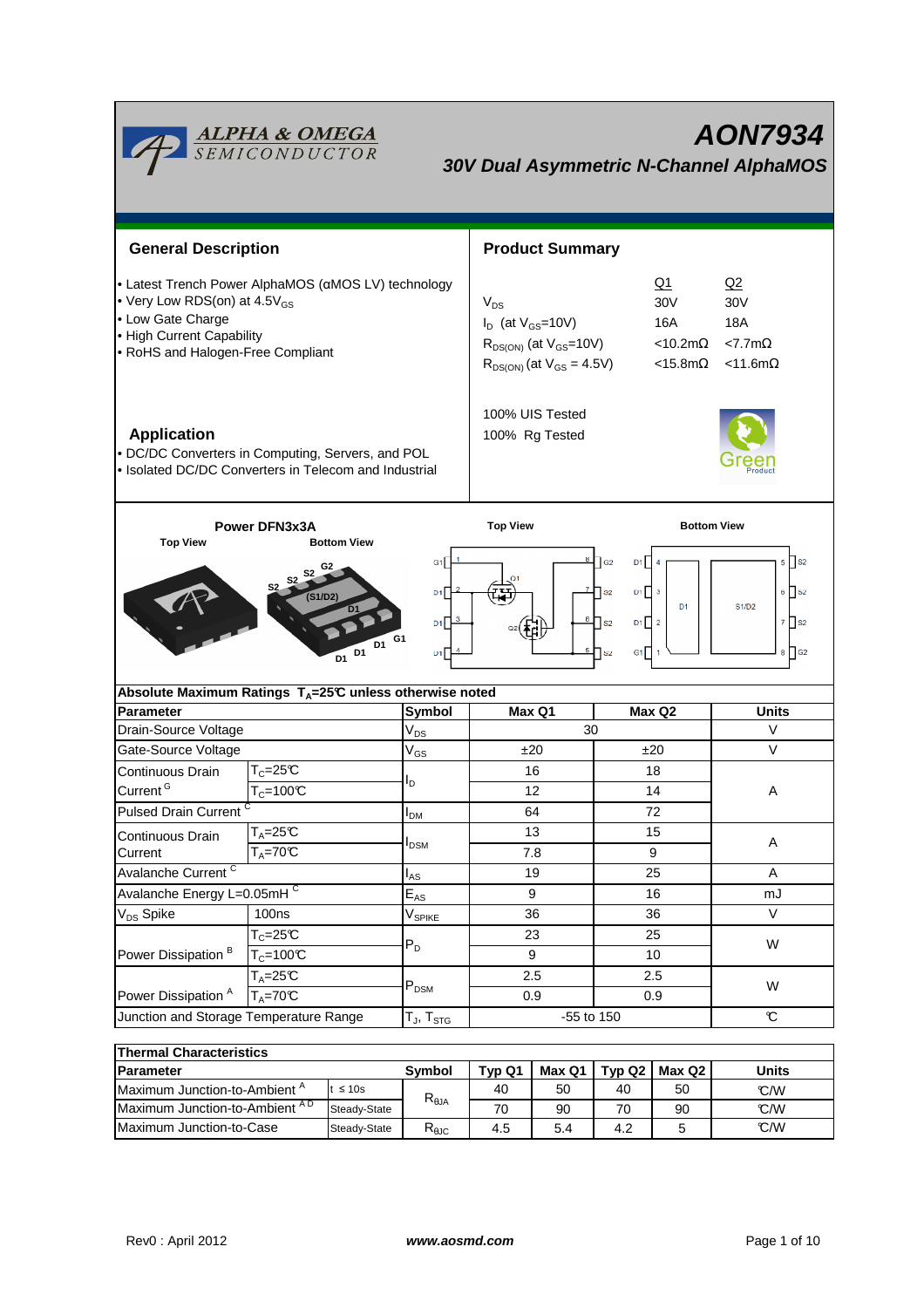

#### **Q1 Electrical Characteristics (TJ=25°C unless otherwise noted)**

| <b>Symbol</b>                           | <b>Parameter</b>                                   | <b>Conditions</b>                                                                          | Min                      | <b>Typ</b> | <b>Max</b>   | <b>Units</b> |           |  |
|-----------------------------------------|----------------------------------------------------|--------------------------------------------------------------------------------------------|--------------------------|------------|--------------|--------------|-----------|--|
| <b>STATIC PARAMETERS</b>                |                                                    |                                                                                            |                          |            |              |              |           |  |
| <b>BV<sub>DSS</sub></b>                 | Drain-Source Breakdown Voltage                     | $I_D = 250 \mu A$ , $V_{GS} = 0V$                                                          |                          | 30         |              |              | $\vee$    |  |
| $I_{\text{DSS}}$                        | Zero Gate Voltage Drain Current                    | $V_{DS}$ =30V, $V_{GS}$ =0V                                                                |                          |            |              | 1            | μA        |  |
|                                         |                                                    |                                                                                            | $T_{\parallel} = 55$ °C  |            |              | 5            |           |  |
| $I_{GSS}$                               | Gate-Body leakage current                          | $V_{DS} = 0V$ , $V_{GS} = \pm 20V$                                                         |                          |            |              | 100          | nA        |  |
| $\mathsf{V}_{\mathsf{GS}(\mathsf{th})}$ | Gate Threshold Voltage                             | $V_{DS} = V_{GS} I_D = 250 \mu A$                                                          |                          | 1.2        | 1.8          | 2.2          | V         |  |
|                                         | Static Drain-Source On-Resistance                  | $V_{GS}$ =10V, $I_{D}$ =13A                                                                |                          |            | 8.3          | 10.2         |           |  |
| $R_{DS(ON)}$                            |                                                    |                                                                                            | $T_{\parallel} = 125$ °C |            | 11.2         | 13.7         | $m\Omega$ |  |
|                                         |                                                    | $V_{GS} = 4.5V, I_D = 10A$                                                                 |                          |            | 12.4         | 15.8         | $m\Omega$ |  |
| <b>g</b> <sub>FS</sub>                  | <b>Forward Transconductance</b>                    | V <sub>DS</sub> =5V, I <sub>D</sub> =13A                                                   |                          |            | 50           |              | S         |  |
| $V_{SD}$                                | Diode Forward Voltage                              | $IS=1A, VGS=0V$                                                                            |                          | 0.7        | $\mathbf{1}$ | $\vee$       |           |  |
| $I_{\rm S}$                             | Maximum Body-Diode Continuous Current <sup>G</sup> |                                                                                            |                          |            | 16           | A            |           |  |
|                                         | <b>DYNAMIC PARAMETERS</b>                          |                                                                                            |                          |            |              |              |           |  |
| $C_{\text{iss}}$                        | Input Capacitance                                  |                                                                                            |                          |            | 485          |              | pF        |  |
| $C_{\rm oss}$                           | <b>Output Capacitance</b>                          | $V_{GS}$ =0V, $V_{DS}$ =15V, f=1MHz                                                        |                          |            | 235          |              | pF        |  |
| $C_{\text{rss}}$                        | Reverse Transfer Capacitance                       |                                                                                            |                          | 32         |              | pF           |           |  |
| R <sub>g</sub>                          | Gate resistance                                    | $V_{GS}$ =0V, $V_{DS}$ =0V, f=1MHz                                                         | 0.9                      | 1.8        | 2.7          | Ω            |           |  |
|                                         | <b>SWITCHING PARAMETERS</b>                        |                                                                                            |                          |            |              |              |           |  |
| $Q_q(10V)$                              | <b>Total Gate Charge</b>                           | $V_{GS}$ =10V, $V_{DS}$ =15V, $I_{D}$ =13A                                                 |                          |            | 8            | 11           | nC        |  |
| $Q_g(4.5V)$                             | <b>Total Gate Charge</b>                           |                                                                                            |                          |            | 3.9          | 5.3          | nC        |  |
| $Q_{gs}$                                | Gate Source Charge                                 |                                                                                            |                          |            | 1.1          |              | nC        |  |
| $\mathsf{Q}_{\text{gd}}$                | Gate Drain Charge                                  |                                                                                            |                          |            | 2.1          |              | nC        |  |
| $t_{D(on)}$                             | Turn-On DelayTime                                  |                                                                                            |                          |            | 3.5          |              | ns        |  |
| $t_r$                                   | Turn-On Rise Time                                  | $V_{GS}$ =10V, $V_{DS}$ =15V, R <sub>1</sub> =1.2 $\Omega$ ,<br>$R_{\text{GEN}} = 3\Omega$ |                          |            | 2.8          |              | ns        |  |
| $t_{D{\rm (off)}}$                      | Turn-Off DelayTime                                 |                                                                                            |                          |            | 16.3         |              | ns        |  |
| $\mathbf{t}_\text{f}$                   | <b>Turn-Off Fall Time</b>                          |                                                                                            |                          |            | 3            |              | ns        |  |
| $t_{rr}$                                | Body Diode Reverse Recovery Time                   | $I_F = 13A$ , dl/dt=500A/ $\mu$ s                                                          |                          |            | 9.9          |              | ns        |  |
| $Q_{rr}$                                | Body Diode Reverse Recovery Charge                 | $I_F = 13A$ , dl/dt=500A/us                                                                |                          |            | 12.9         |              | nC        |  |

A. The value of R<sub>BJA</sub> is measured with the device mounted on 1in<sup>2</sup> FR-4 board with 2oz. Copper, in a still air environment with T<sub>A</sub> =25°C. The Power dissipation P<sub>DSM</sub> is based on R<sub>θJA</sub> t≤ 10s value and the maximum allowed junction temperature of 150°C. The value in any given application depends on the user's specific board design.

B. The power dissipation  $P_D$  is based on  $T_{J(MAX)}$ =150°C, using junction-to-case thermal resistance, and is more useful in setting the upper dissipation limit for cases where additional heatsinking is used.

C. Repetitive rating, pulse width limited by junction temperature  $T_{J(MAX)}$ =150°C. Ratings are based on low frequency and duty cycles to keep initial  $T_J = 25^\circ$  C.

D. The  $R_{\thetaJA}$  is the sum of the thermal impedence from junction to case  $R_{\thetaJC}$  and case to ambient.

E. The static characteristics in Figures 1 to 6 are obtained using <300µs pulses, duty cycle 0.5% max.

F. These curves are based on the junction-to-case thermal impedence which is measured with the device mounted to a large heatsink, assuming a maximum junction temperature of  $T_{J(MAX)}$ =150°C. The SOA curve provides a single pulse rating.

G. The maximum current rating is limited by package. H. These tests are performed with the device mounted on 1 in<sup>2</sup> FR-4 board with 2oz. Copper, in a still air environment with TA=25°C.

COMPONENTS IN LIFE SUPPORT DEVICES OR SYSTEMS ARE NOT AUTHORIZED. AOS DOES NOT ASSUME ANY LIABILITY ARISING OUT OF SUCH APPLICATIONS OR USES OF ITS PRODUCTS. AOS RESERVES THE RIGHT TO IMPROVE PRODUCT DESIGN, FUNCTIONS AND RELIABILITY WITHOUT NOTICE.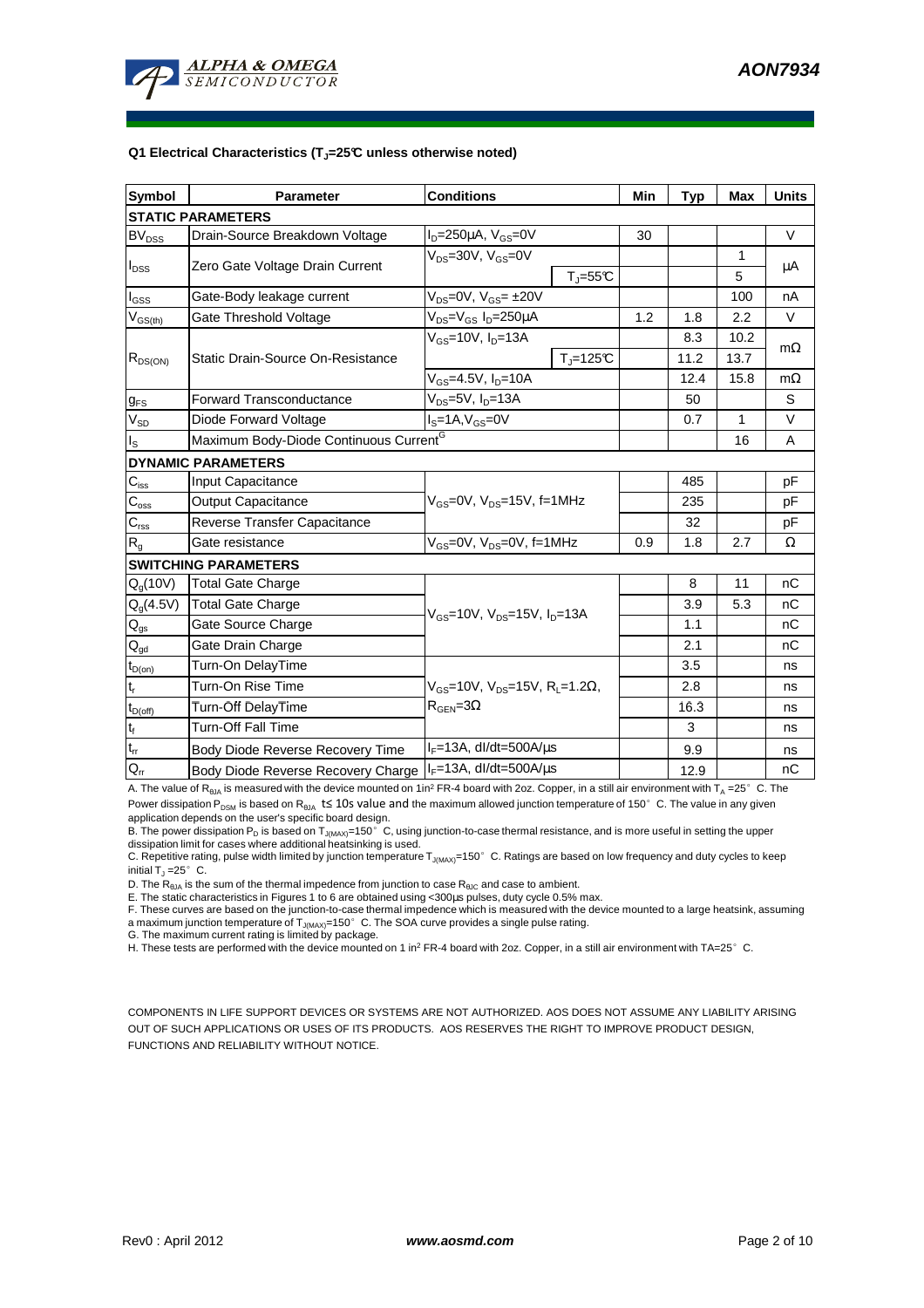

#### **Q1-CHANNEL: TYPICAL ELECTRICAL AND THERMAL CHARACTERISTICS**

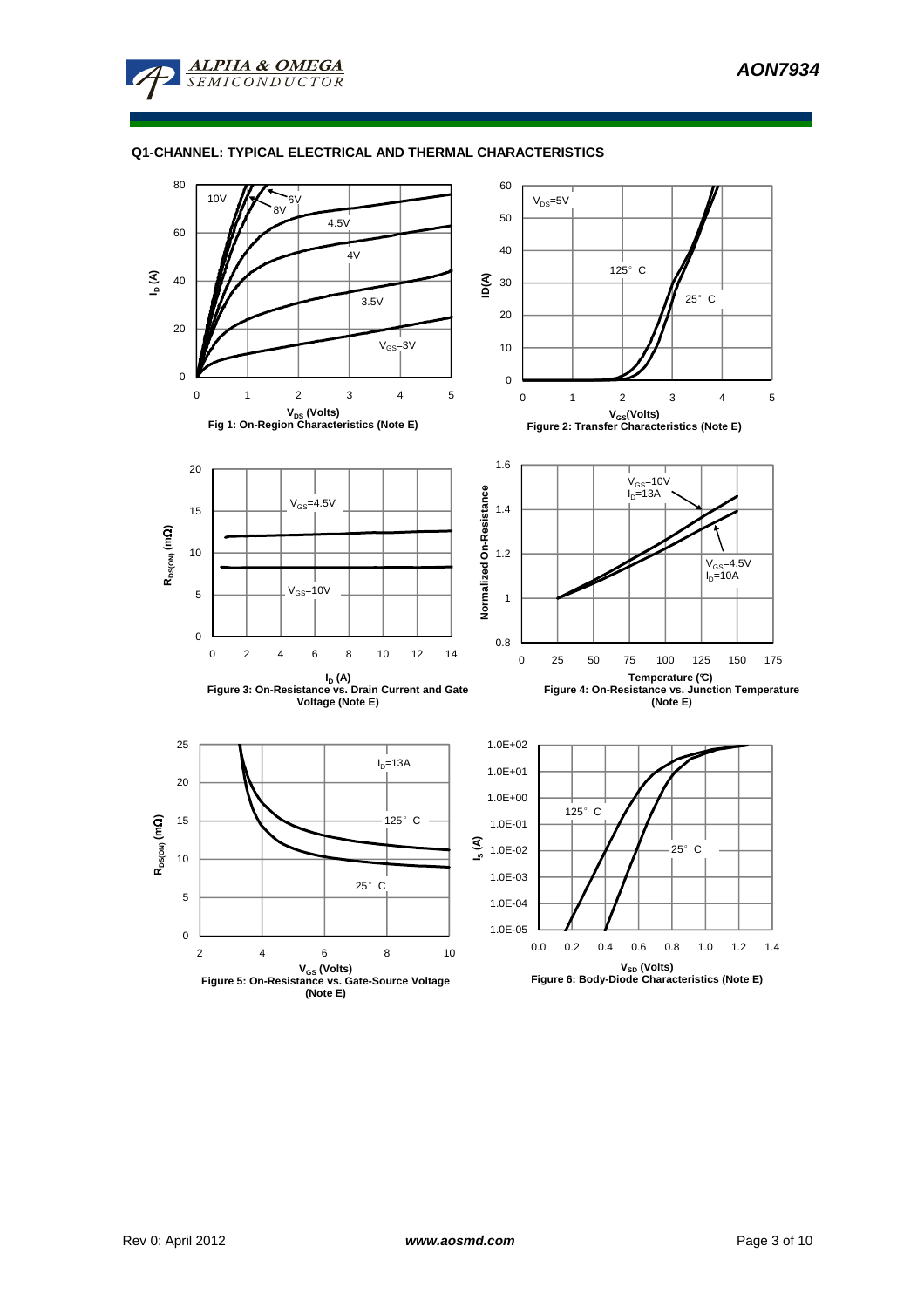

## **Q1-CHANNEL: TYPICAL ELECTRICAL AND THERMAL CHARACTERISTICS**



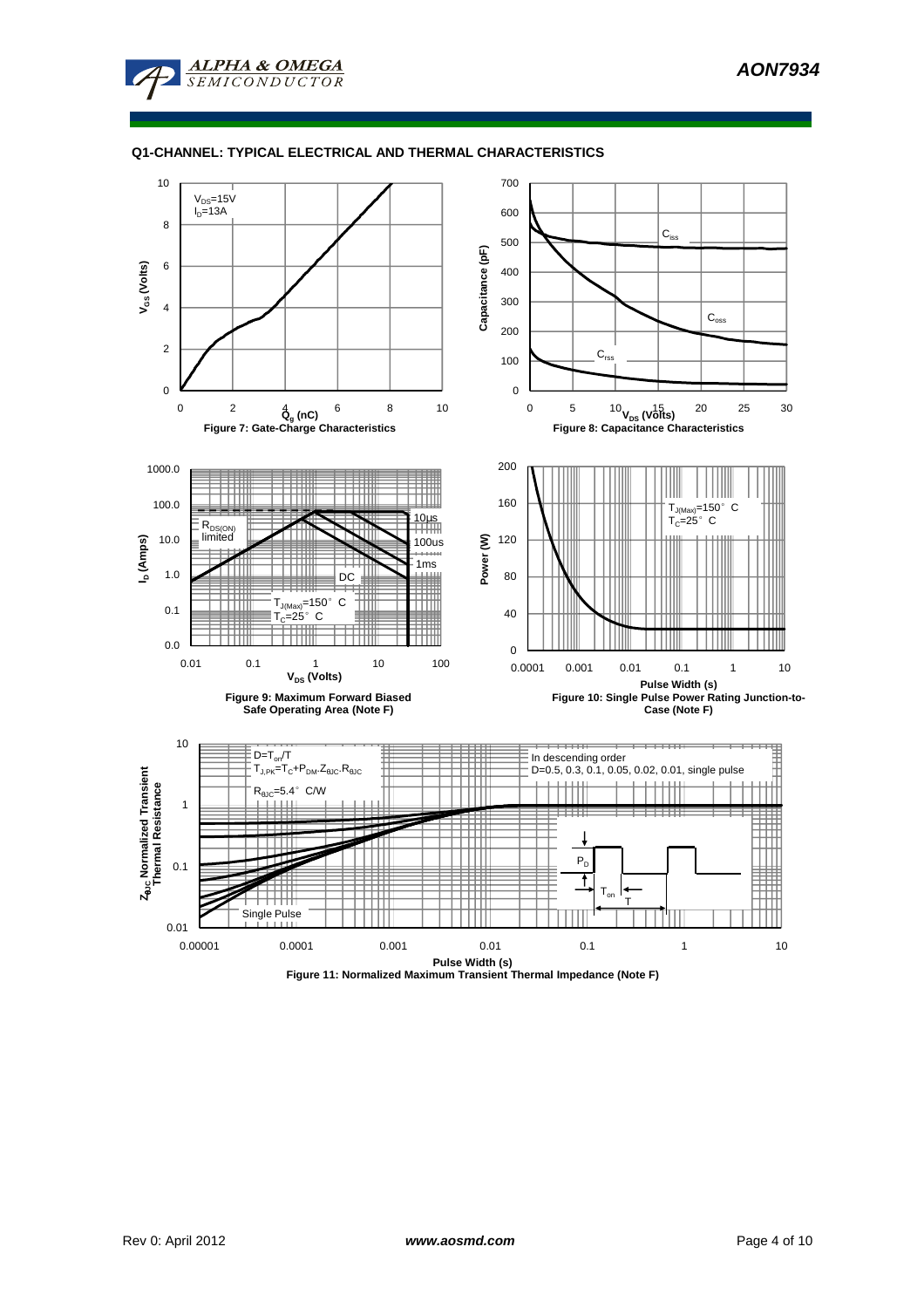

## **Q1-CHANNEL: TYPICAL ELECTRICAL AND THERMAL CHARACTERISTICS**



**Pulse Width (s) Figure 15: Normalized Maximum Transient Thermal Impedance (Note H)**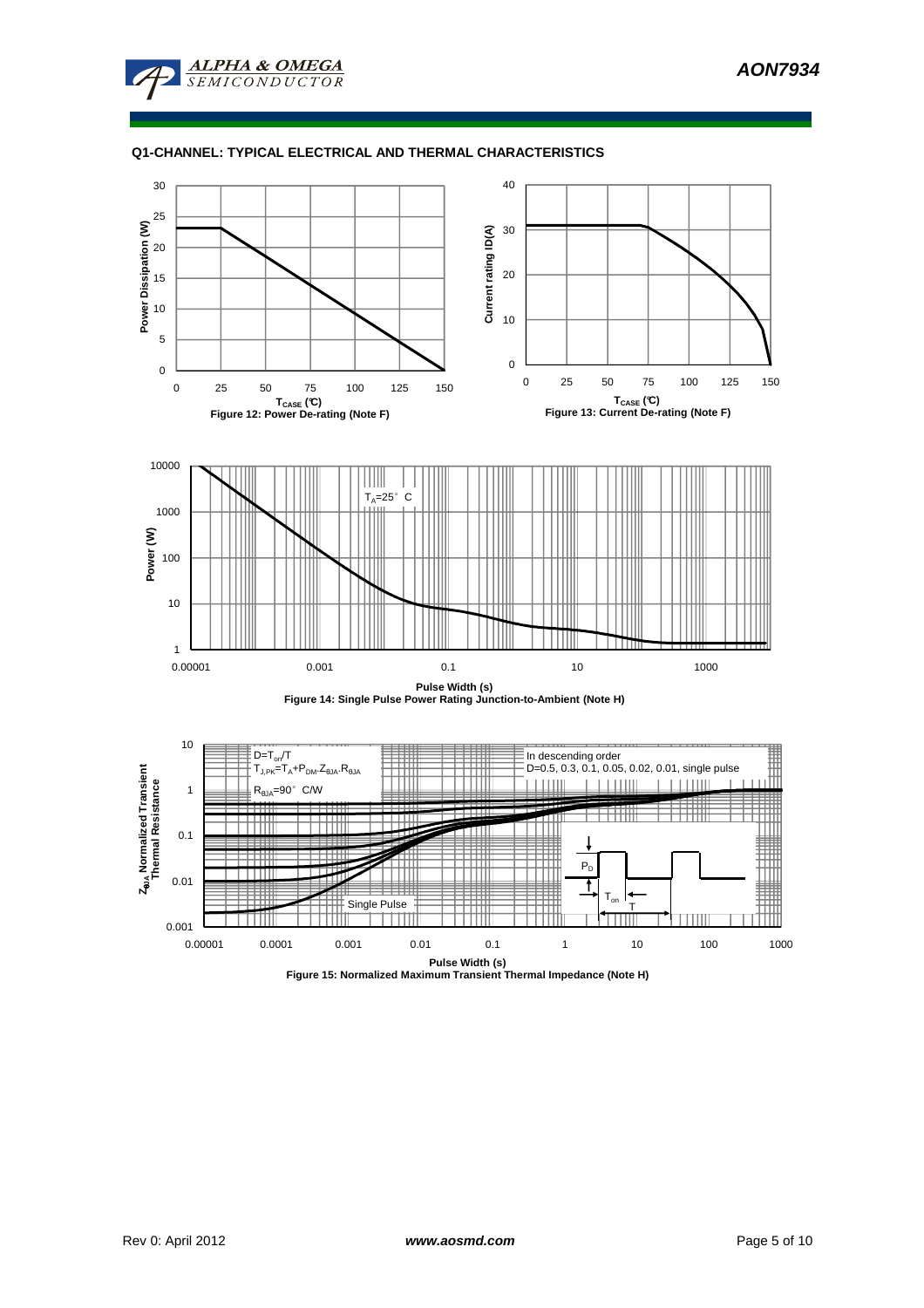

#### **Q2 Electrical Characteristics (TJ=25°C unless otherwise noted)**

| <b>Symbol</b>                           | <b>Parameter</b>                                   | <b>Conditions</b>                                                                        | Min                      | <b>Typ</b> | <b>Max</b>  | <b>Units</b> |           |  |
|-----------------------------------------|----------------------------------------------------|------------------------------------------------------------------------------------------|--------------------------|------------|-------------|--------------|-----------|--|
| <b>STATIC PARAMETERS</b>                |                                                    |                                                                                          |                          |            |             |              |           |  |
| <b>BV<sub>DSS</sub></b>                 | Drain-Source Breakdown Voltage                     | $I_D = 250 \mu A$ , $V_{GS} = 0V$                                                        |                          | 30         |             |              | $\vee$    |  |
| $I_{\text{DSS}}$                        | Zero Gate Voltage Drain Current                    | $V_{DS}$ =30V, $V_{GS}$ =0V                                                              |                          |            |             | 1            | μA        |  |
|                                         |                                                    |                                                                                          | $T_{\parallel} = 55$ °C  |            |             | 5            |           |  |
| $I_{GSS}$                               | Gate-Body leakage current                          | $V_{DS} = 0V$ , $V_{GS} = \pm 20V$                                                       |                          |            |             | 100          | nA        |  |
| $\mathsf{V}_{\mathsf{GS}(\mathsf{th})}$ | Gate Threshold Voltage                             | $V_{DS} = V_{GS} I_D = 250 \mu A$                                                        |                          | 1.2        | 1.8         | 2.2          | V         |  |
|                                         | Static Drain-Source On-Resistance                  | $V_{GS}$ =10V, $I_{D}$ =15A                                                              |                          |            | 6.3         | 7.7          |           |  |
| $R_{DS(ON)}$                            |                                                    |                                                                                          | $T_{\parallel} = 125$ °C |            | 8.4         | 10.3         | $m\Omega$ |  |
|                                         |                                                    | $V_{GS} = 4.5V, I_D = 10A$                                                               |                          |            | 9.1         | 11.6         | $m\Omega$ |  |
| <b>g</b> <sub>FS</sub>                  | <b>Forward Transconductance</b>                    | $V_{DS}$ =5V, I <sub>D</sub> =15A                                                        |                          | 100        |             | S            |           |  |
| $V_{SD}$                                | Diode Forward Voltage                              | $IS=1A, VGS=0V$                                                                          |                          | 0.7        | $\mathbf 1$ | $\vee$       |           |  |
| $I_{\rm S}$                             | Maximum Body-Diode Continuous Current <sup>G</sup> |                                                                                          |                          |            | 18          | A            |           |  |
| <b>DYNAMIC PARAMETERS</b>               |                                                    |                                                                                          |                          |            |             |              |           |  |
| $C_{\text{iss}}$                        | Input Capacitance                                  |                                                                                          |                          |            | 807         |              | pF        |  |
| $C_{\rm oss}$                           | <b>Output Capacitance</b>                          | $V_{GS}$ =0V, $V_{DS}$ =15V, f=1MHz                                                      |                          |            | 314         |              | pF        |  |
| $C_{\text{rss}}$                        | Reverse Transfer Capacitance                       |                                                                                          |                          |            | 40          |              | pF        |  |
| R <sub>g</sub>                          | Gate resistance                                    | $V_{GS}$ =0V, $V_{DS}$ =0V, f=1MHz                                                       | 0.6                      | 1.3        | 2           | Ω            |           |  |
|                                         | <b>SWITCHING PARAMETERS</b>                        |                                                                                          |                          |            |             |              |           |  |
| $Q_q(10V)$                              | <b>Total Gate Charge</b>                           | $V_{GS}$ =10V, $V_{DS}$ =15V, $I_{D}$ =15A                                               |                          |            | 12.9        | 17.5         | nC        |  |
| $Q_g(4.5V)$                             | <b>Total Gate Charge</b>                           |                                                                                          |                          |            | 6           | 8.5          | nC        |  |
| $Q_{gs}$                                | Gate Source Charge                                 |                                                                                          |                          |            | 2.1         |              | nC        |  |
| $\mathsf{Q}_{\text{gd}}$                | Gate Drain Charge                                  |                                                                                          |                          |            | 3           |              | nC        |  |
| $t_{D(on)}$                             | Turn-On DelayTime                                  |                                                                                          |                          |            | 4.8         |              | ns        |  |
| $t_r$                                   | Turn-On Rise Time                                  | $V_{GS}$ =10V, $V_{DS}$ =15V, R <sub>L</sub> =1 $\Omega$ ,<br>$R_{\text{GEN}} = 3\Omega$ |                          |            | 3.3         |              | ns        |  |
| $t_{D{\rm (off)}}$                      | Turn-Off DelayTime                                 |                                                                                          |                          |            | 18.8        |              | ns        |  |
| $\mathbf{t}_\text{f}$                   | <b>Turn-Off Fall Time</b>                          |                                                                                          |                          |            | 3.3         |              | ns        |  |
| $t_{rr}$                                | Body Diode Reverse Recovery Time                   | $I_F = 15A$ , dl/dt=500A/ $\mu$ s                                                        |                          |            | 11.3        |              | ns        |  |
| $Q_{rr}$                                | Body Diode Reverse Recovery Charge                 | $I_F = 15A$ , dl/dt=500A/us                                                              |                          |            | 15          |              | nC        |  |

A. The value of R<sub>BJA</sub> is measured with the device mounted on 1in<sup>2</sup> FR-4 board with 2oz. Copper, in a still air environment with T<sub>A</sub> =25°C. The Power dissipation P<sub>DSM</sub> is based on R  $_{\theta$ JA t≤ 10s value and the maximum allowed junction temperature of 150°C. The value in any given application depends on the user's specific board design.

B. The power dissipation  $P_D$  is based on  $T_{J(MAX)}$ =150°C, using junction-to-case thermal resistance, and is more useful in setting the upper dissipation limit for cases where additional heatsinking is used.

C. Repetitive rating, pulse width limited by junction temperature  $T_{J(MAX)}$ =150°C. Ratings are based on low frequency and duty cycles to keep initial  $T_J = 25^\circ$  C.

D. The  $R_{\theta JA}$  is the sum of the thermal impedence from junction to case  $R_{\theta JC}$  and case to ambient.

E. The static characteristics in Figures 1 to 6 are obtained using <300µs pulses, duty cycle 0.5% max.

F. These curves are based on the junction-to-case thermal impedence which is measured with the device mounted to a large heatsink, assuming a maximum junction temperature of  $T_{J(MAX)}$ =150°C. The SOA curve provides a single pulse rating.

G. These tests are performed with the device mounted on 1 in<sup>2</sup> FR-4 board with 2oz. Copper, in a still air environment with T<sub>A</sub>=25°C.

COMPONENTS IN LIFE SUPPORT DEVICES OR SYSTEMS ARE NOT AUTHORIZED. AOS DOES NOT ASSUME ANY LIABILITY ARISING OUT OF SUCH APPLICATIONS OR USES OF ITS PRODUCTS. AOS RESERVES THE RIGHT TO IMPROVE PRODUCT DESIGN, FUNCTIONS AND RELIABILITY WITHOUT NOTICE.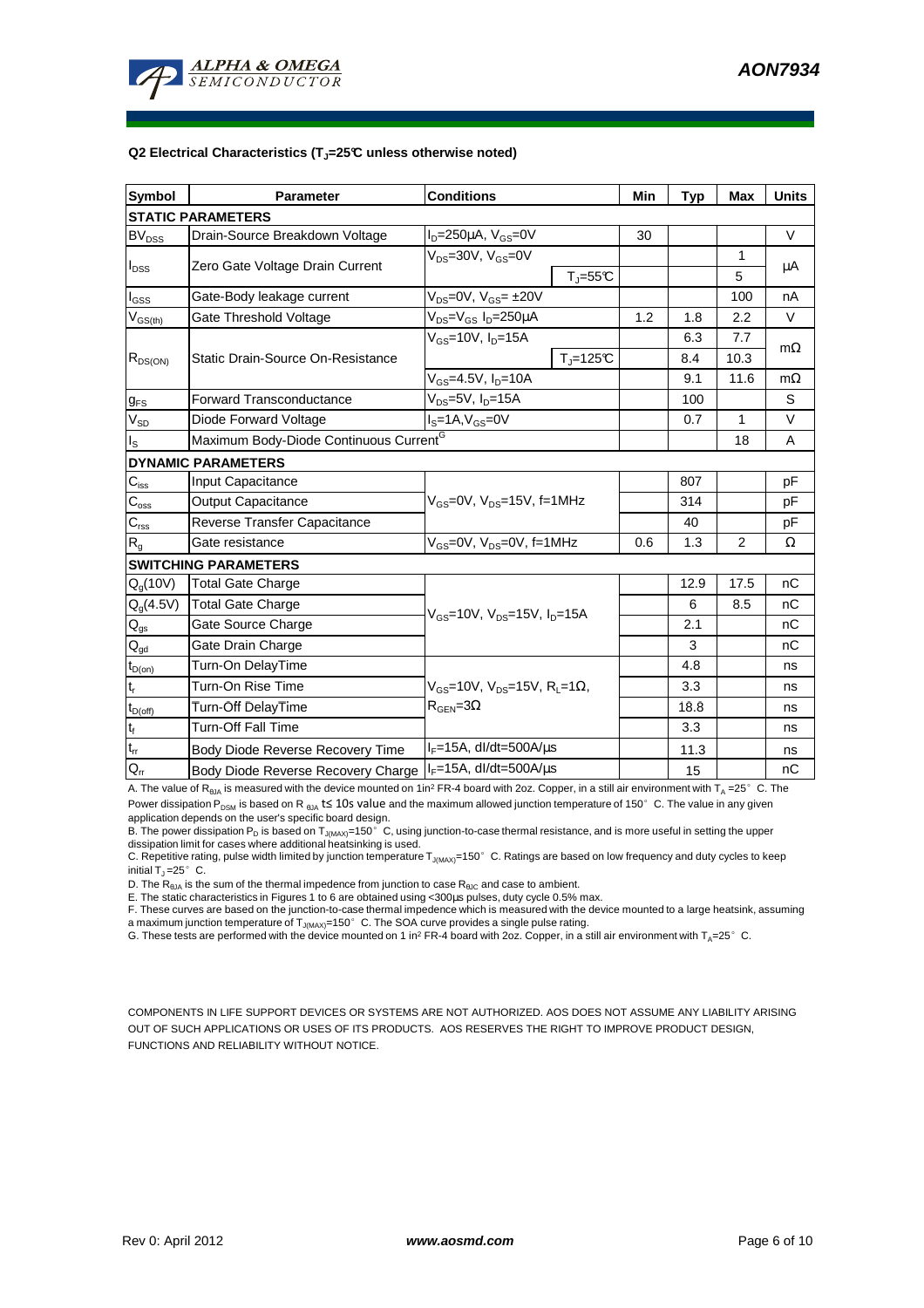

#### **Q2-CHANNEL: TYPICAL ELECTRICAL AND THERMAL CHARACTERISTICS**

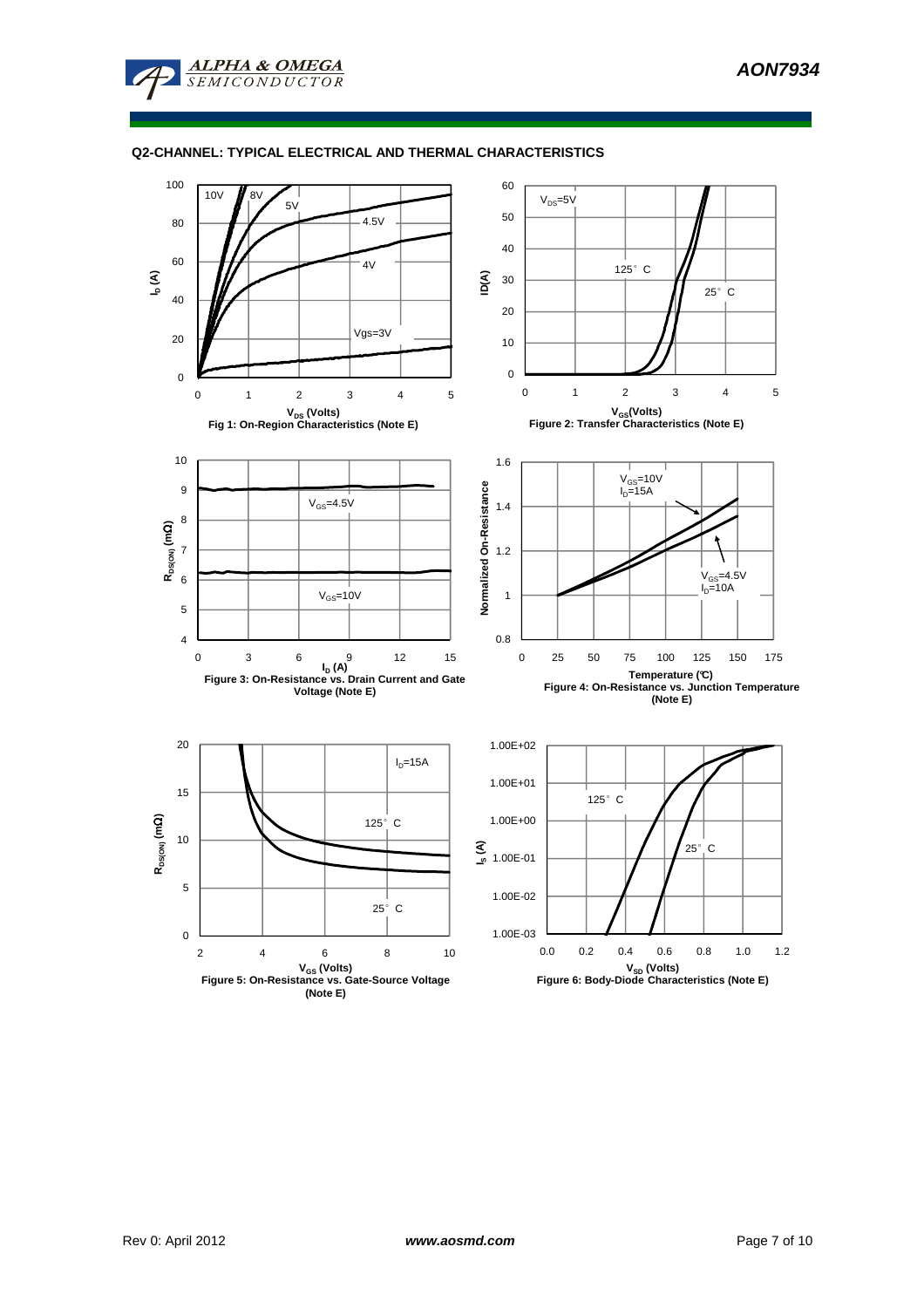

### **Q2-CHANNEL: TYPICAL ELECTRICAL AND THERMAL CHARACTERISTICS**



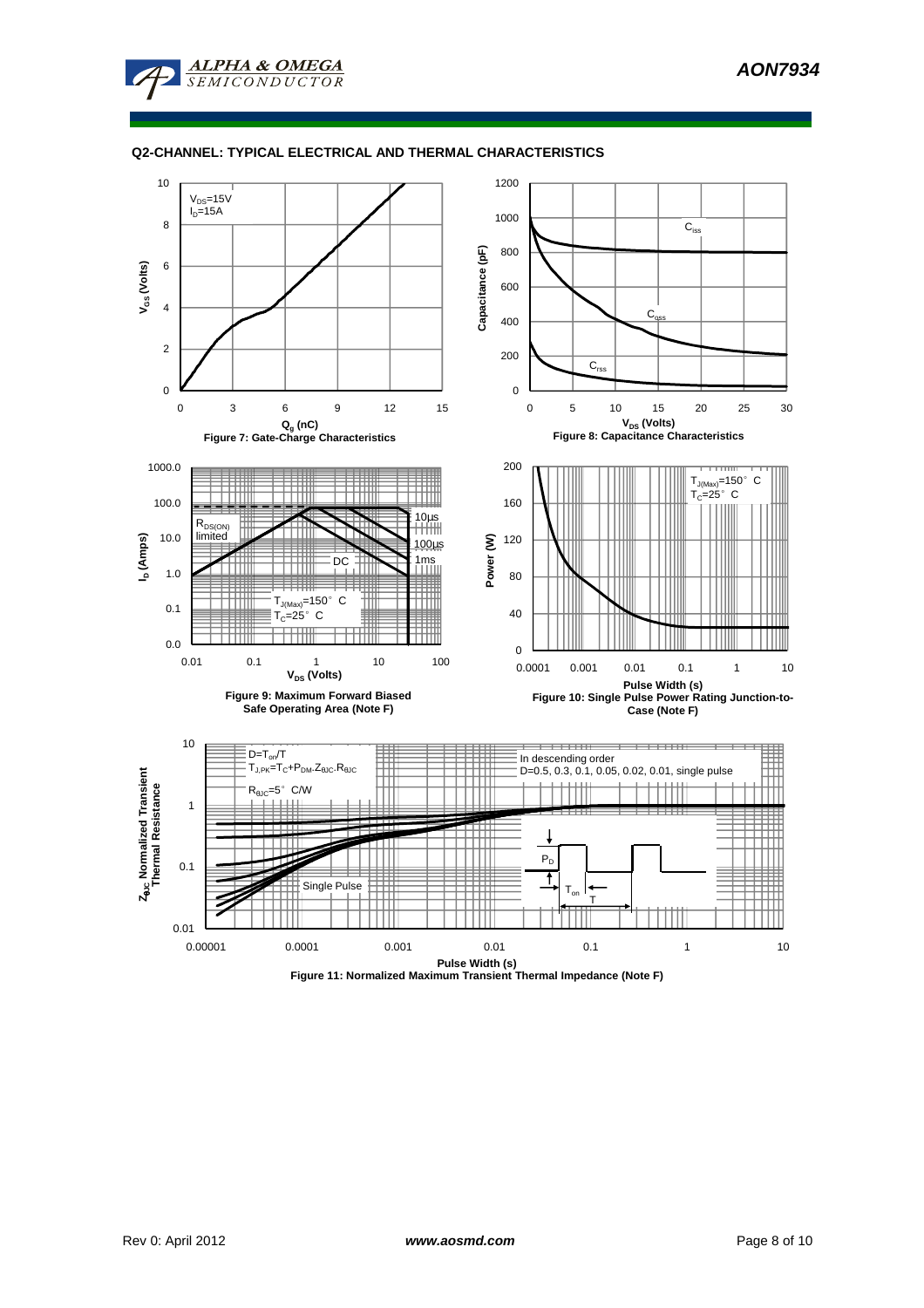



### **Q2-CHANNEL: TYPICAL ELECTRICAL AND THERMAL CHARACTERISTICS**



**Figure 15: Normalized Maximum Transient Thermal Impedance (Note G)**